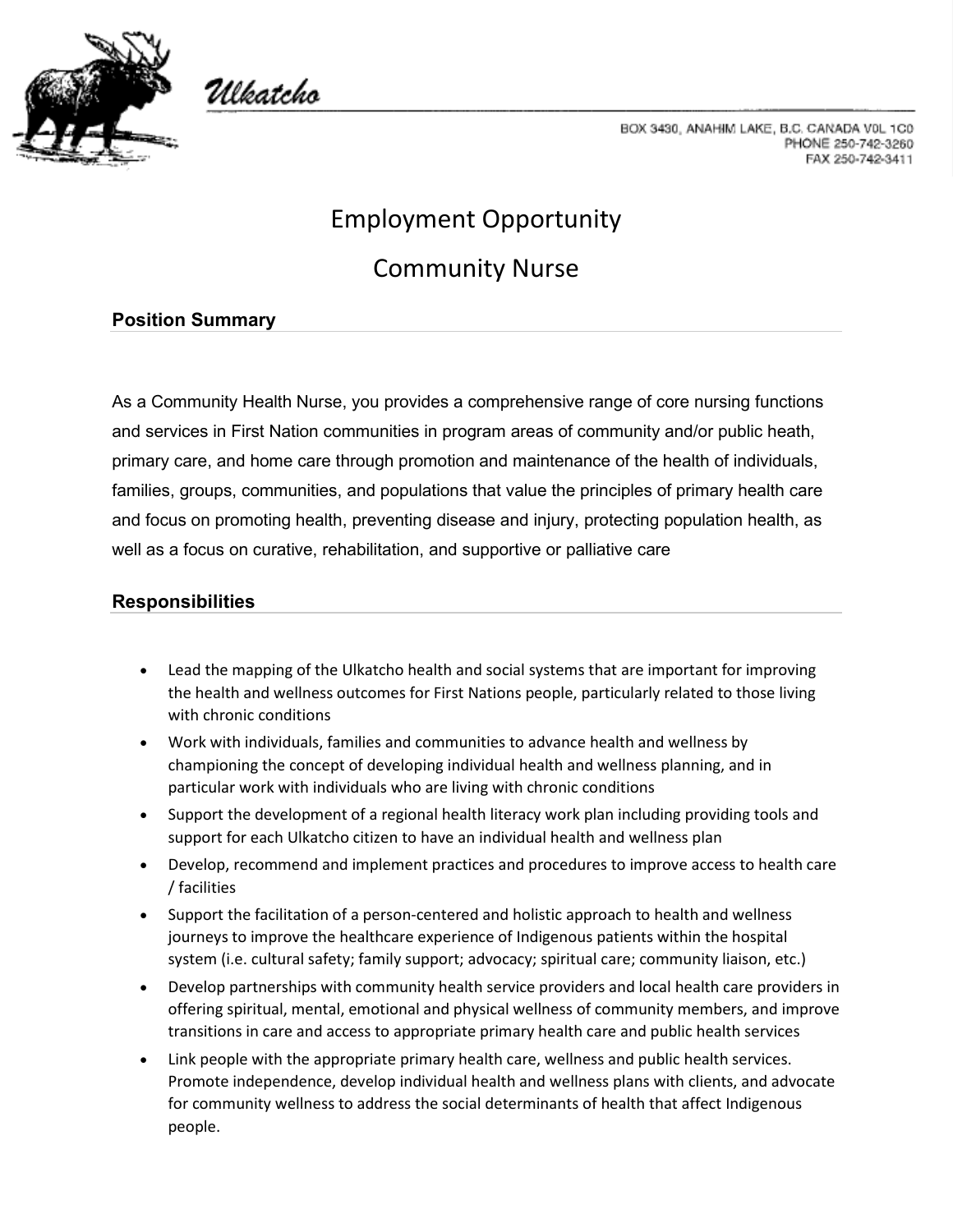

Wkatcho

BOX 3430, ANAHIM LAKE, B.C. CANADA V0L 1C0 PHONE 250-742-3260 FAX 250-742-3411

- Collaborate with the FNHA Clinical Nurse Specialist in Chronic Disease Management
- Collaborate with community based FNHA programs targeting a range of health promotion and disease prevention activities operating at the community level in the region
- Work with community-based diabetes educators and focus on education and training aspects of chronic disease management
- Strengthen partnerships and increase collaborative action in partnership with the Ulkatcho health clinic staff
- Provide information pertaining to outcomes, goals, and regular updates on the work in the region and its impact on community members and the effectiveness of the role
- Establish adequate systems and processes to ensure service continuity in the area of health and wellness to the clients and communities at all times
- Perform other duties as assigned

### **Qualifications**

#### **Education & Experience**

- Bachelor's degree in Nursing or equivalent combination of education and experience, for example an LPN with significant relevant experience
- Significant, recent and relevant experience (usually acquired over a period of 5-7 years)
- Experience in the regional health authority systems/services/services (Interior Health and FNHA in particular), and in particular working with First Nations individuals, communities or organizations on issues related to health and wellness
- Experience coordinating patient care for a wide range of health issues including chronic care
- Experience in the mapping of health and/or social systems and assets
- Experience in the development and approval of individual health and wellness plans, particularly for those living with chronic conditions

#### **Occupational Certification**

- Registration with the British Columbia College of Nursing Professionals (BCCNP) for Registered Nurses and Nurse Practitioners, OR eligible to be registered by BCCNP OR
- Registration with the College of Licensed Practical Nurses of BC (CLPNBC) OR eligible to be registered by CLPNBC OR
- Registration with the College of Registered Psychiatric Nurses of BC (CRPNBC) OR eligible to be registered by CRPNBC
- First aid level 1 (with CPR), Hep B shot, and flu vaccine